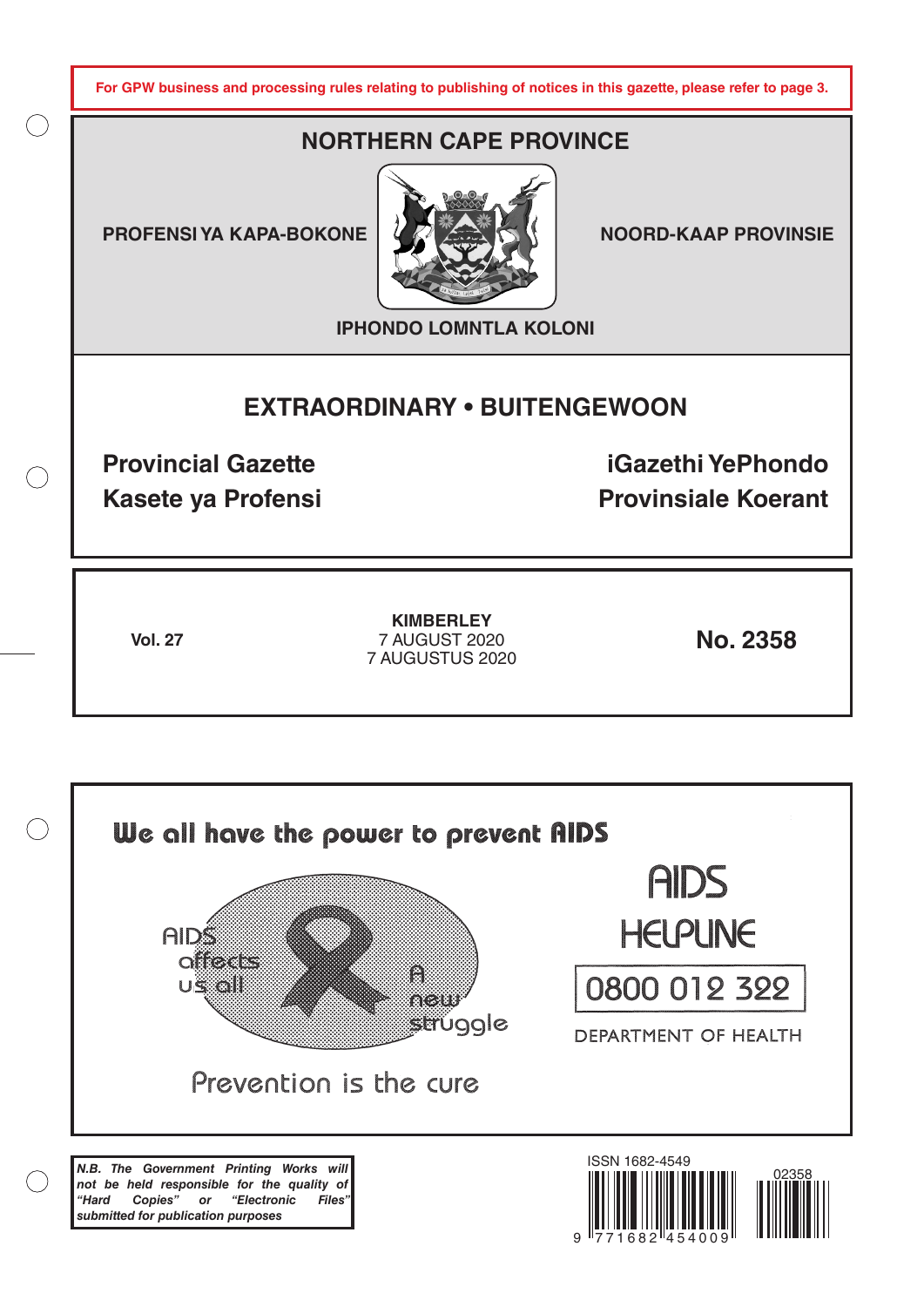## *IMPORTANT NOTICE OF OFFICE RELOCATION*



## government printing Department: Department.<br>Government Printing Works<br>REPUBLIC OF SOUTH AFRICA

Private Bag X85, PRETORIA, 0001 149 Bosman Street, PRETORIA Tel: 012 748 6197, Website: www.gpwonline.co.za

# **URGENT NOTICE TO OUR VALUED CUSTOMERS: PUBLICATIONS OFFICE'S RELOCATION HAS BEEN TEMPORARILY SUSPENDED.**

Please be advised that the GPW Publications office will no longer move to 88 Visagie Street as indicated in the previous notices.

The move has been suspended due to the fact that the new building in 88 Visagie Street is not ready for occupation yet.

We will later on issue another notice informing you of the new date of relocation.

We are doing everything possible to ensure that our service to you is not disrupted.

As things stand, we will continue providing you with our normal service from the current location at 196 Paul Kruger Street, Masada building.

Customers who seek further information and or have any questions or concerns are free to contact us through telephone 012 748 6066 or email Ms Maureen Toka at Maureen.Toka@gpw.gov.za or cell phone at 082 859 4910.

Please note that you will still be able to download gazettes free of charge from our website www.gpwonline.co.za.

We apologies for any inconvenience this might have caused.

Issued by GPW Communications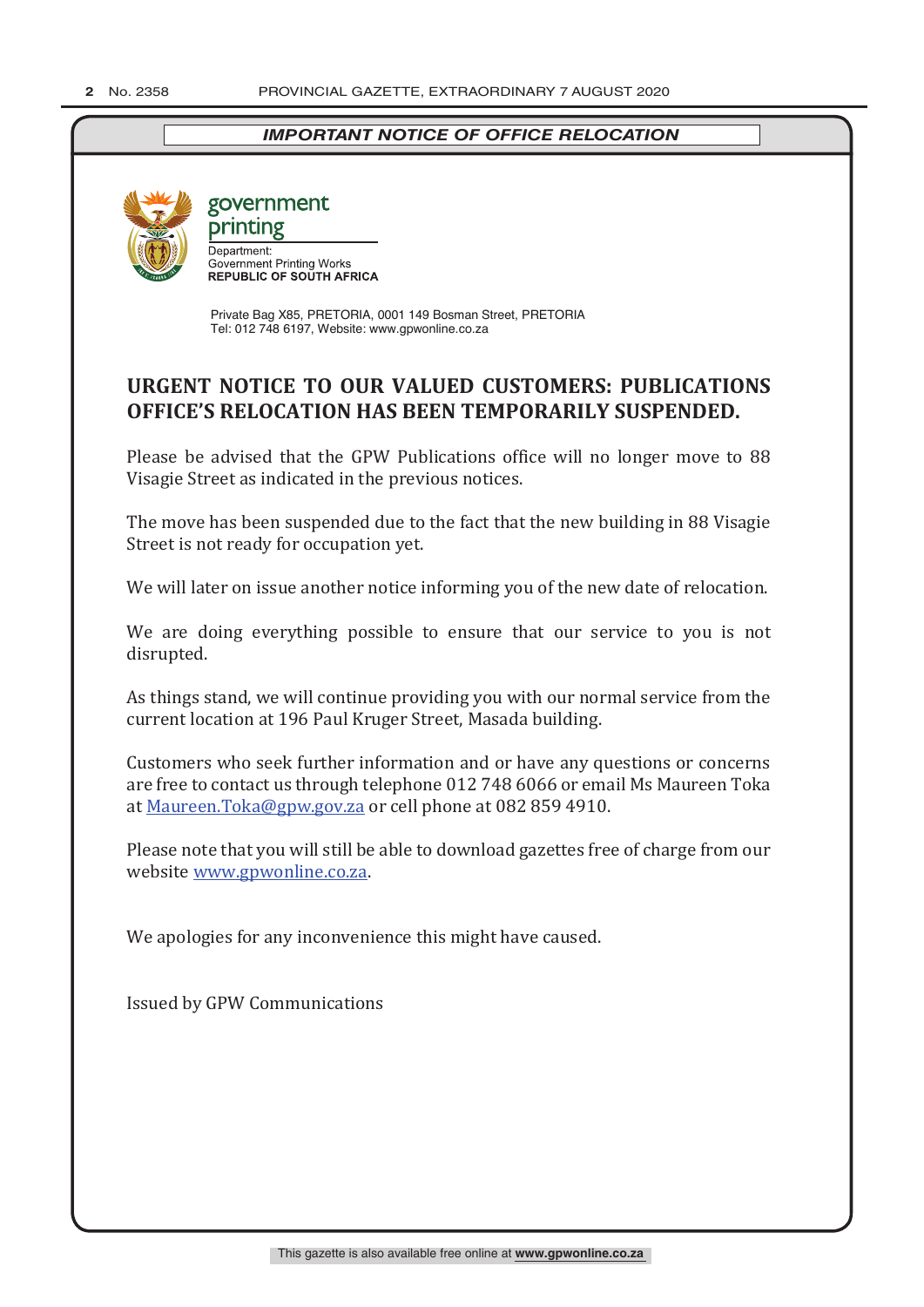# **IMPORTANT NOTICE:**

**The GovernmenT PrinTinG Works Will noT be held resPonsible for any errors ThaT miGhT occur due To The submission of incomPleTe / incorrecT / illeGible coPy.**

**no fuTure queries Will be handled in connecTion WiTh The above.**

As of *Monday, 04 January 2016*, the **Government Printing Works** has become the custodian of the Northern Cape *Provincial Gazette*.

**GPW** will start accepting notices from Northern Cape (NC) customers with the following conditions:

- Any submissions received from the NCPL (Northern Cape Provincial Legislature) from the 01 January 2016 will be rejected.
- Any submissions received from NC customers where the proof of payment is made to NCPL will also be rejected.
- Over and above these 2 points, the **GPW** Business rules and Submissions deadlines will apply.

Each province has standard notice types that are published in that specific *Provincial Gazette*. The valid notice types applicable for the Northern Cape *Provincial Gazette* are: Proclamations, General Notice, Municipal Notice, Premier's Notice

*Table of Contents*

No Page No

#### **GENERAL NOTICE / ALGEMENE KENNISGEWINGS**

| 74 | Northern Cape Liquor Act, 2008: Notice of intention to apply in terms of section 20 of the act for license [reg. 4 (1)] 13 |  |
|----|----------------------------------------------------------------------------------------------------------------------------|--|
| 74 | Noord-Kaap Drankwet, 2008: Kennisgewing van voorneme om kragtens artikel 20 van die wet vir n lisensie                     |  |
|    |                                                                                                                            |  |

# **LIST OF TARIFF RATES** FOR PUBLICATION OF LIQUOR NOTICES

## **COMMENCEMENT: 1 APRIL 2018**

| <b>Pricing for Fixed Price Notices</b>                     |                      |  |  |  |
|------------------------------------------------------------|----------------------|--|--|--|
| <b>Notice Type</b>                                         | <b>New Price (R)</b> |  |  |  |
| Application for Liquor Licence - National                  | 151.32               |  |  |  |
| Application for Transfer of Liquor License - National      | 151.32               |  |  |  |
| Application for Liquor Licence - Gauteng                   | 151.32               |  |  |  |
| Application for Liguor Licence - Mpumalanga                | 151.32               |  |  |  |
| Application for Transfer of Liquor License - Mpumalanga    | 151.32               |  |  |  |
| Application for Liquor Licence - Northern Cape             | 151.32               |  |  |  |
| Application for Transfer of Liquor License - Northern Cape | 151.32               |  |  |  |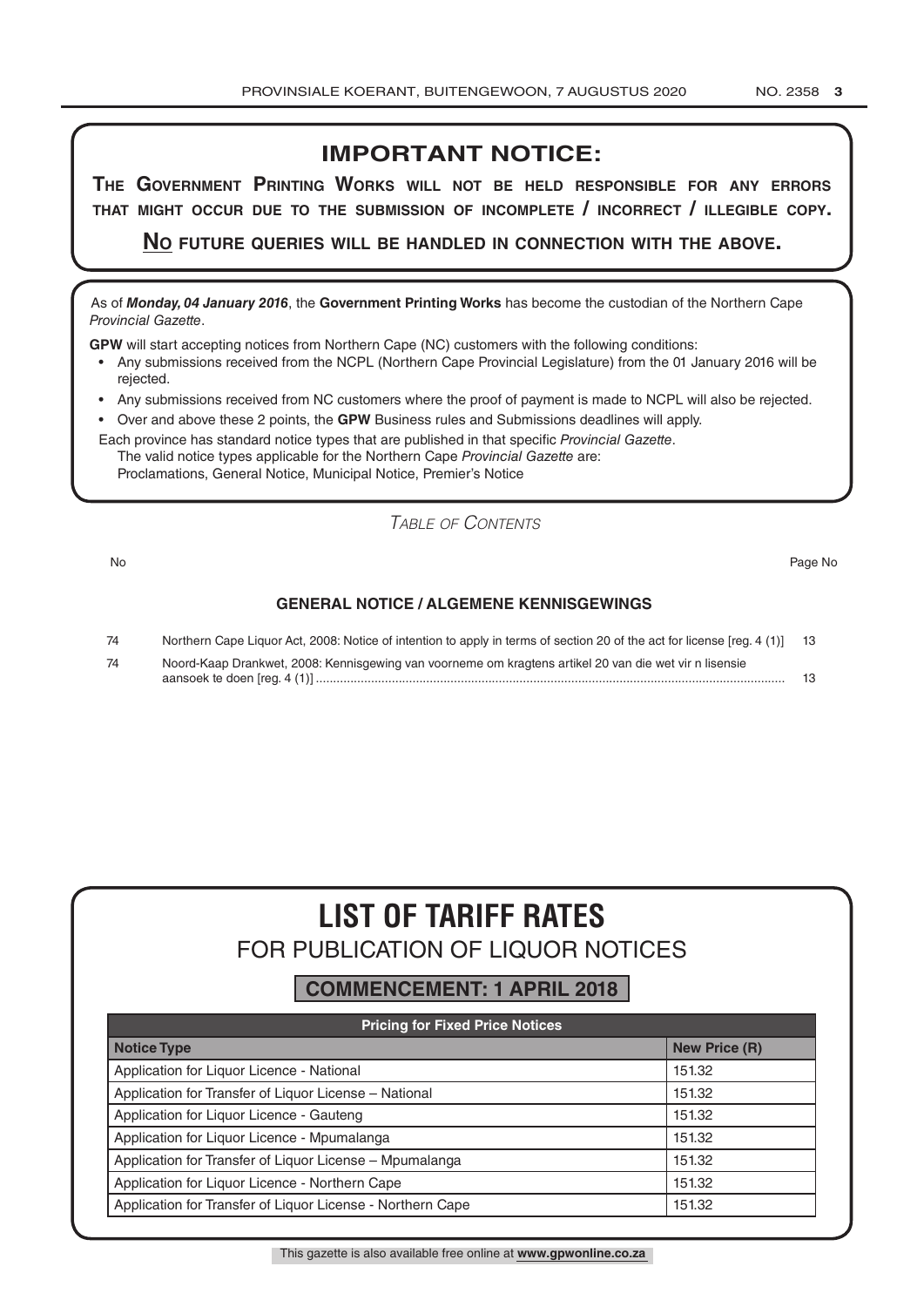

# **HIGH ALERT: SCAM WARNING!!!**

## **TO ALL SUPPLIERS AND SERVICE PROVIDERS OF THE GOVERNMENT PRINTING WORKS**

It has come to the attention of the *GOVERNMENT PRINTING WORKS* that there are certain unscrupulous companies and individuals who are defrauding unsuspecting businesses disguised as representatives of the *Government Printing Works* (*GPW*).

The scam involves the fraudsters using the letterhead of *GPW* to send out fake tender bids to companies and requests to supply equipment and goods.

Although the contact person's name on the letter may be of an existing official, the contact details on the letter are not the same as the *Government Printing Works*'. When searching on the Internet for the address of the company that has sent the fake tender document, the address does not exist.

The banking details are in a private name and not company name. Government will never ask you to deposit any funds for any business transaction. *GPW* has alerted the relevant law enforcement authorities to investigate this scam to protect legitimate businesses as well as the name of the organisation.

Example of e-mails these fraudsters are using:

#### **PROCUREMENT@GPW-GOV.ORG**

Should you suspect that you are a victim of a scam, you must urgently contact the police and inform the *GPW*.

*GPW* has an official email with the domain as **@gpw.gov.za**

Government e-mails DO NOT have org in their e-mail addresses. All of these fraudsters also use the same or very similar telephone numbers. Although such number with an area code 012 looks like a landline, it is not fixed to any property.

*GPW* will never send you an e-mail asking you to supply equipment and goods without a purchase/order number. *GPW* does not procure goods for another level of Government. The organisation will not be liable for actions that result in companies or individuals being resultant victims of such a scam.

*Government Printing Works* gives businesses the opportunity to supply goods and services through RFQ / Tendering process. In order to be eligible to bid to provide goods and services, suppliers must be registered on the National Treasury's Central Supplier Database (CSD). To be registered, they must meet all current legislative requirements (e.g. have a valid tax clearance certificate and be in good standing with the South African Revenue Services - SARS).

 The tender process is managed through the Supply Chain Management (SCM) system of the department. SCM is highly regulated to minimise the risk of fraud, and to meet objectives which include value for money, open and effective competition, equitability, accountability, fair dealing, transparency and an ethical approach. Relevant legislation, regulations, policies, guidelines and instructions can be found on the tender's website.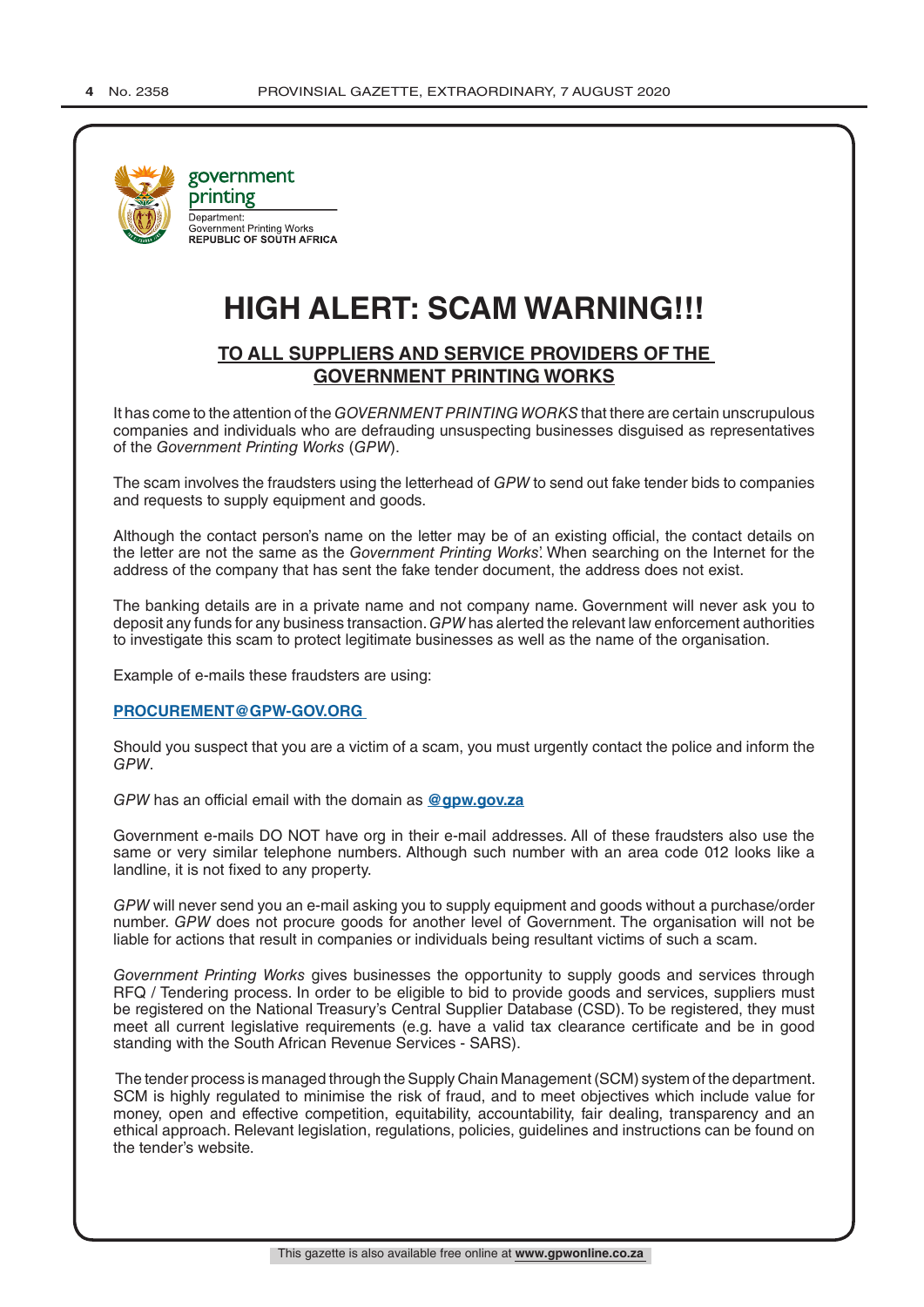#### **Fake Tenders**

National Treasury's CSD has launched the Government Order Scam campaign to combat fraudulent requests for quotes (RFQs). Such fraudulent requests have resulted in innocent companies losing money. We work hard at preventing and fighting fraud, but criminal activity is always a risk.

#### **How tender scams work**

There are many types of tender scams. Here are some of the more frequent scenarios:

Fraudsters use what appears to be government department stationery with fictitious logos and contact details to send a fake RFQ to a company to invite it to urgently supply goods. Shortly after the company has submitted its quote, it receives notification that it has won the tender. The company delivers the goods to someone who poses as an official or at a fake site. The Department has no idea of this transaction made in its name. The company is then never paid and suffers a loss.

#### OR

Fraudsters use what appears to be government department stationery with fictitious logos and contact details to send a fake RFQ to Company A to invite it to urgently supply goods. Typically, the tender specification is so unique that only Company B (a fictitious company created by the fraudster) can supply the goods in question.

Shortly after Company A has submitted its quote it receives notification that it has won the tender. Company A orders the goods and pays a deposit to the fictitious Company B. Once Company B receives the money, it disappears. Company A's money is stolen in the process.

Protect yourself from being scammed

- If you are registered on the supplier databases and you receive a request to tender or quote that seems to be from a government department, contact the department to confirm that the request is legitimate. Do not use the contact details on the tender document as these might be fraudulent.
- Compare tender details with those that appear in the Tender Bulletin, available online at **www.gpwonline.co.za**
- Make sure you familiarise yourself with how government procures goods and services. Visit the tender website for more information on how to tender.
- If you are uncomfortable about the request received, consider visiting the government department and/or the place of delivery and/or the service provider from whom you will be sourcing the goods.
- In the unlikely event that you are asked for a deposit to make a bid, contact the SCM unit of the department in question to ask whether this is in fact correct.

Any incidents of corruption, fraud, theft and misuse of government property in the *Government Printing Works* can be reported to:

Supply Chain Management: Ms. Anna Marie Du Toit, Tel. (012) 748 6292. Email: **Annamarie.DuToit@gpw.gov.za**

Marketing and Stakeholder Relations: Ms Bonakele Mbhele, at Tel. (012) 748 6193. Email: **Bonakele.Mbhele@gpw.gov.za** 

Security Services: Mr Daniel Legoabe, at tel. (012) 748 6176. Email: **Daniel.Legoabe@gpw.gov.za**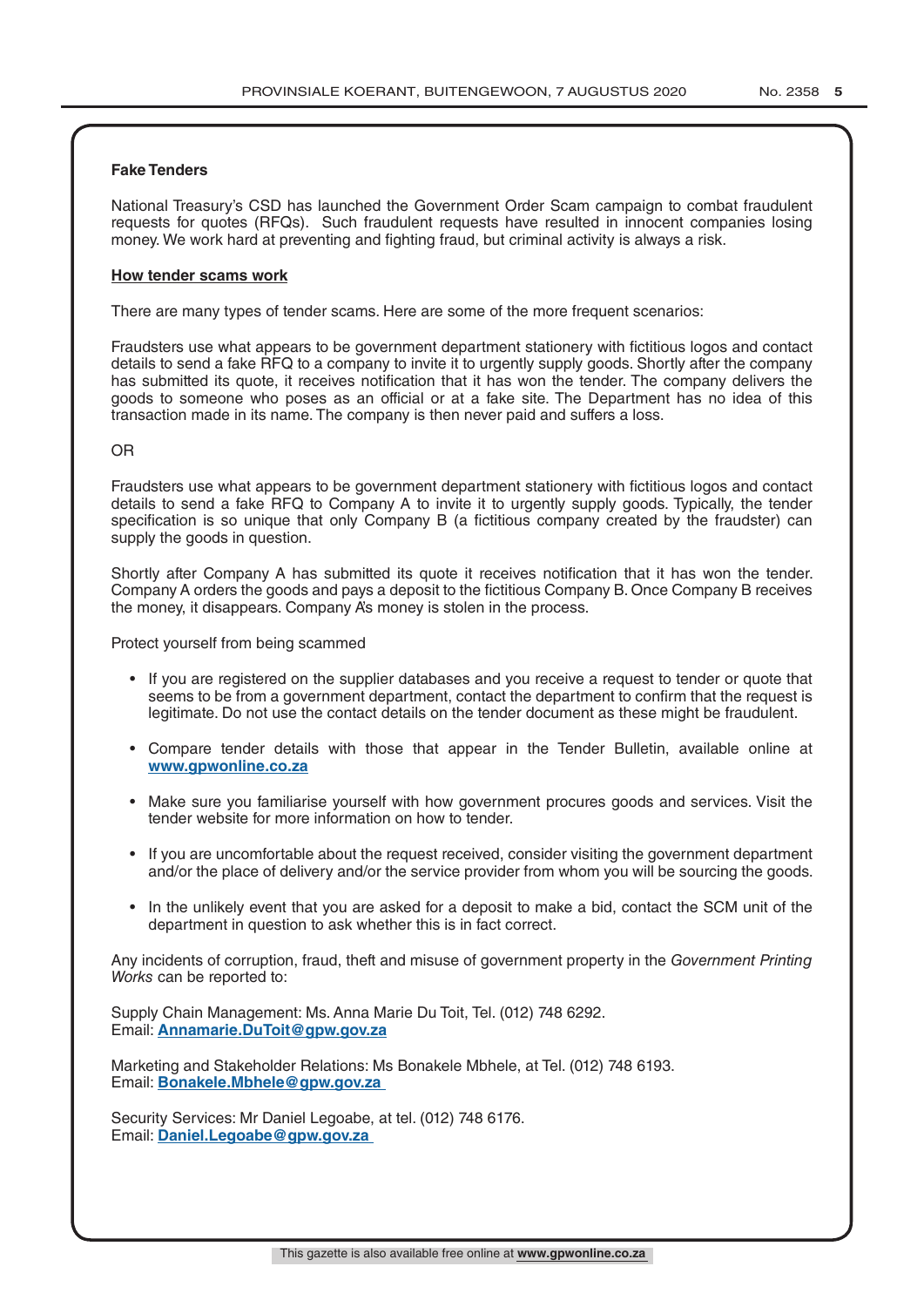# *Closing times for APPLICATIONS FOR*  $\bigcirc$   $\bigcirc$   $\bigcirc$   $\bigcirc$   $\bigcirc$   $\bigcirc$   $\bigcirc$   $\bigcirc$   $\bigcirc$   $\bigcirc$   $\bigcirc$   $\bigcirc$   $\bigcirc$   $\bigcirc$   $\bigcirc$   $\bigcirc$   $\bigcirc$   $\bigcirc$   $\bigcirc$   $\bigcirc$   $\bigcirc$   $\bigcirc$   $\bigcirc$   $\bigcirc$   $\bigcirc$   $\bigcirc$   $\bigcirc$   $\bigcirc$   $\bigcirc$   $\bigcirc$   $\bigcirc$

*The closing time is 15:00 sharp on the following days:*

- ➤ **20 December 2019,** Friday for the issue of Friday **03 January 2020**
- ➤ **24 January,** Friday for the issue of Friday **07 February 2020**
- ➤ **21 February,** Friday for the issue of Friday **06 March 2020**
- ➤ **20 March,** Friday for the issue of Friday **03 April 2020**
- ➤ **24 April,** Friday for the issue of Friday **08 May 2020**
- ➤ **22 May,** Friday for the issue of Friday **05 June 2020**
- ➤ **19 June,** Friday for the issue of Friday **03 July 2020**
- ➤ **24 July,** Friday for the issue of Friday **07 August 2020**
- ➤ **21 August,** Friday for the issue of Friday **04 September 2020**
- ➤ **18 September,** Friday for the issue of Friday **02 October 2020**
- ➤ **23 October,** Friday for the issue of Friday **06 November 2020**
- $\blacktriangleright$ **20 November,** Friday for the issue of Friday **04 December 2020**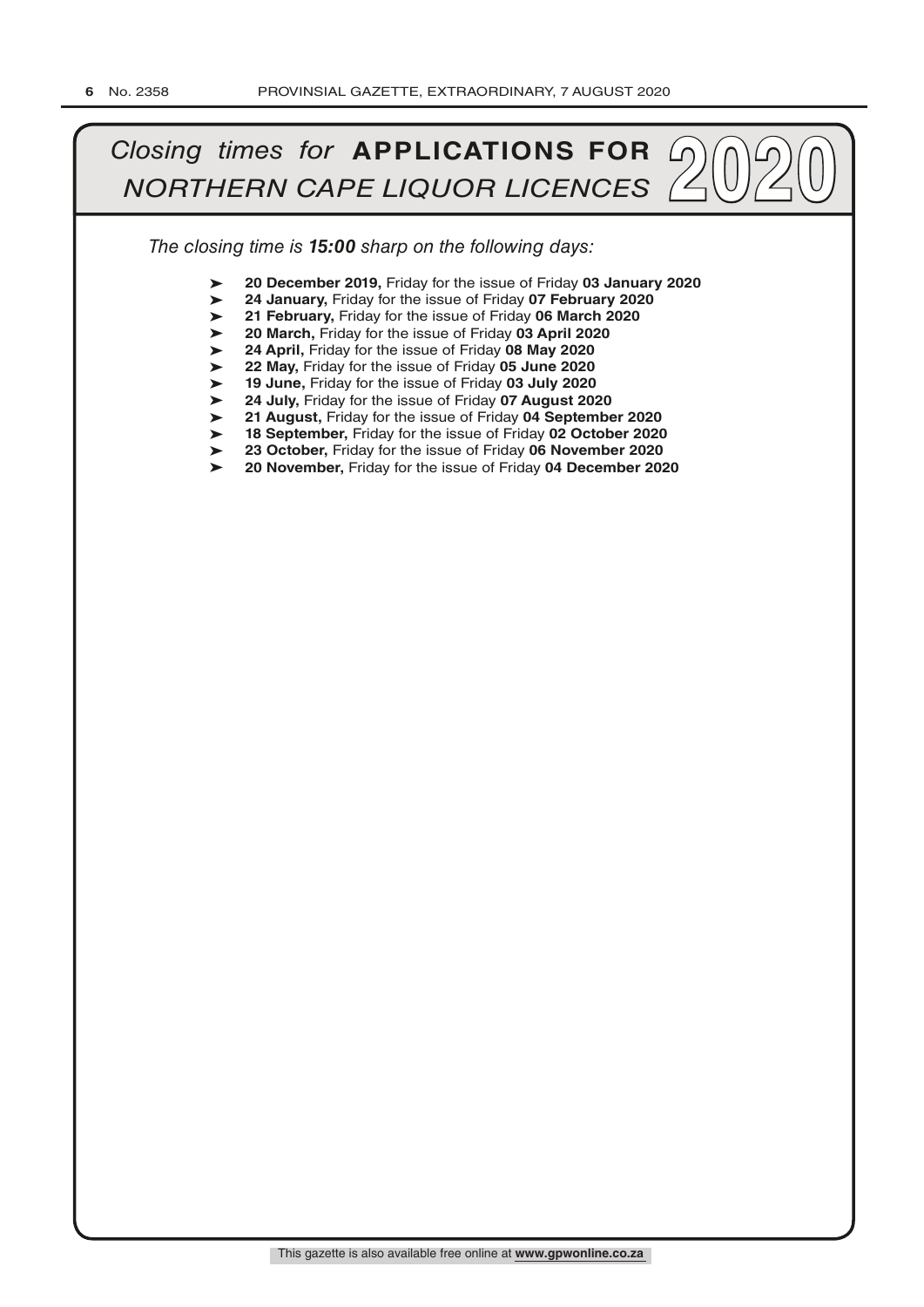The **Government Printing Works** (**GPW**) has established rules for submitting notices in line with its electronic notice processing system, which requires the use of electronic *Adobe* Forms. Please ensure that you adhere to these guidelines when completing and submitting your notice submission.

#### **Closing Times for ACCepTAnCe of noTiCes**

- 1. The *Government Gazette* and *Government Tender Bulletin* are weekly publications that are published on Fridays and the closing time for the acceptance of notices is strictly applied according to the scheduled time for each gazette.
- 2. Please refer to the Submission Notice Deadline schedule in the table below. This schedule is also published online on the Government Printing works website www.gpwonline.co.za

All re-submissions will be subject to the standard cut-off times. **All notices received after the closing time will be rejected**.

| <b>Government Gazette Type</b>                   | <b>Publication</b><br><b>Frequency</b> | <b>Publication Date</b>                         | <b>Submission Deadline</b>          | <b>Cancellations Deadline</b>                              |
|--------------------------------------------------|----------------------------------------|-------------------------------------------------|-------------------------------------|------------------------------------------------------------|
| <b>National Gazette</b>                          | Weekly                                 | Friday                                          | Friday 15h00 for next Friday        | Tuesday, 15h00 - 3<br>working days prior to<br>publication |
| <b>Regulation Gazette</b>                        | Weekly                                 | Friday                                          | Friday 15h00 for next Friday        | Tuesday, 15h00 - 3<br>working days prior to<br>publication |
| <b>Petrol Price Gazette</b>                      | <b>Monthly</b>                         | Tuesday before 1st<br>Wednesday of the<br>month | One day before publication          | 1 working day prior to<br>publication                      |
| <b>Road Carrier Permits</b>                      | <b>Weekly</b>                          | Friday                                          | Thursday 15h00 for next<br>Friday   | 3 working days prior to<br>publication                     |
| Unclaimed Monies (Justice,<br>Labour or Lawyers) | January /<br>September 2 per<br>vear   | <b>Last Friday</b>                              | One week before publication         | 3 working days prior to<br>publication                     |
| Parliament (Acts, White<br>Paper, Green Paper)   | As required                            | Any day of the week                             | None                                | 3 working days prior to<br>publication                     |
| <b>Manuals</b>                                   | <b>Bi- Monthly</b>                     | 2nd and last Thursday<br>of the month           | One week before publication         | 3 working days prior to<br>publication                     |
| <b>State of Budget</b><br>(National Treasury)    | Monthly                                | 30th or last Friday of<br>the month             | One week before publication         | 3 working days prior to<br>publication                     |
| <b>Extraordinary Gazettes</b>                    | As required                            | Any day of the week                             | Before 10h00 on publication<br>date | Before 10h00 on<br>publication date                        |
| Legal Gazettes A, B and C                        | Weekly                                 | Friday                                          | One week before publication         | Tuesday, 15h00 - 3<br>working days prior to<br>publication |
| <b>Tender Bulletin</b>                           | Weekly                                 | Friday                                          | Friday 15h00 for next Friday        | Tuesday, 15h00 - 3<br>working days prior to<br>publication |
| Gauteng                                          | Weekly                                 | Wednesday                                       | Two weeks before publication        | 3 days after submission<br>deadline                        |
| <b>Eastern Cape</b>                              | Weekly                                 | Monday                                          | One week before publication         | 3 working days prior to<br>publication                     |
| <b>Northern Cape</b>                             | Weekly                                 | Monday                                          | One week before publication         | 3 working days prior to<br>publication                     |
| <b>North West</b>                                | Weekly                                 | Tuesday                                         | One week before publication         | 3 working days prior to<br>publication                     |
| <b>KwaZulu-Natal</b>                             | Weekly                                 | Thursday                                        | One week before publication         | 3 working days prior to<br>publication                     |
| Limpopo                                          | Weekly                                 | Friday                                          | One week before publication         | 3 working days prior to<br>publication                     |
| Mpumalanga                                       | Weekly                                 | Friday                                          | One week before publication         | 3 working days prior to<br>publication                     |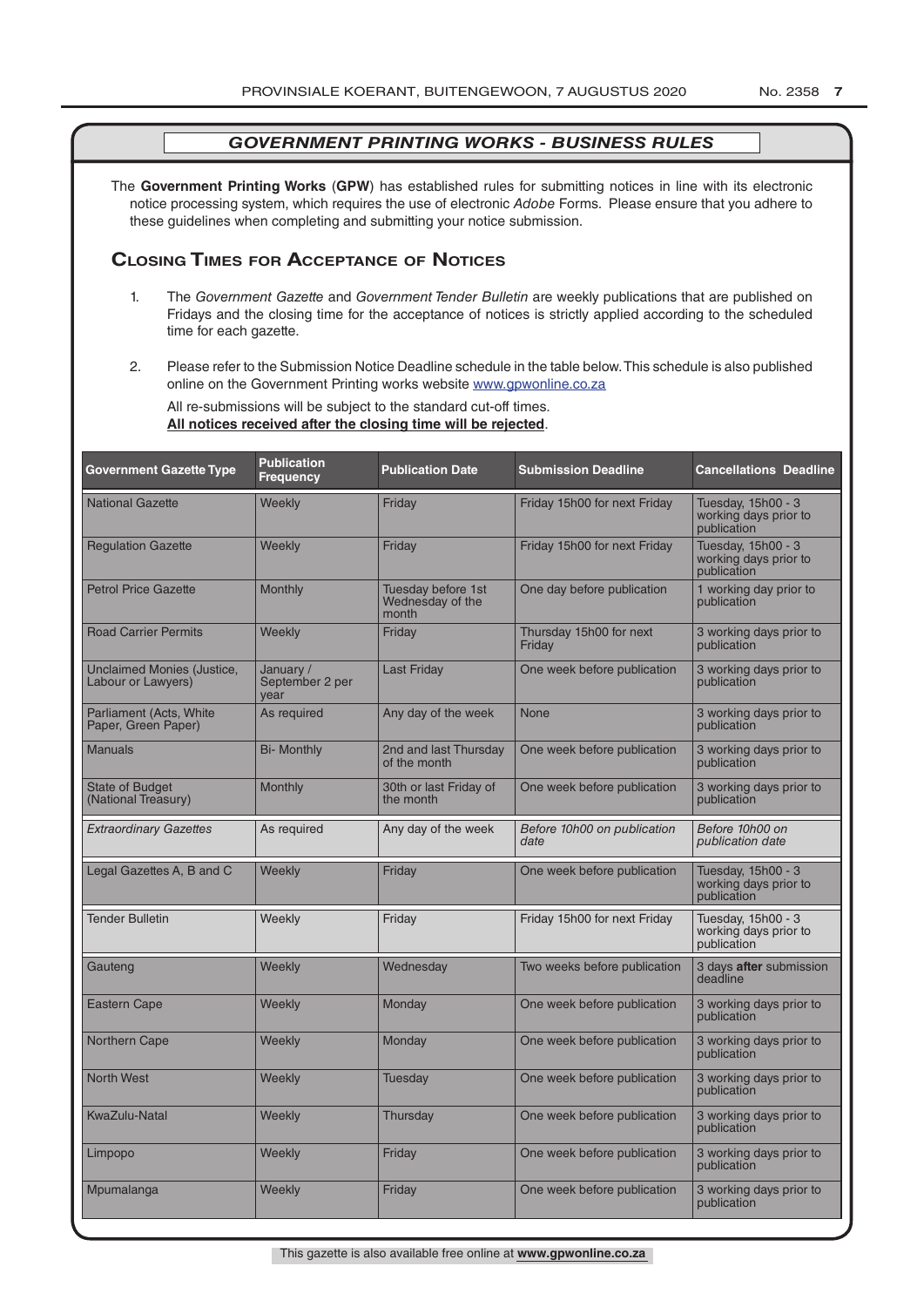| <b>Government Gazette Type</b>          | <b>Publication</b><br><b>Frequency</b> | <b>Publication Date</b>          | <b>Submission Deadline</b>   | <b>Cancellations Deadline</b>               |
|-----------------------------------------|----------------------------------------|----------------------------------|------------------------------|---------------------------------------------|
| Gauteng Liquor License                  | <b>Monthly</b>                         | Wednesday before                 | Two weeks before publication | 3 working days after                        |
| Gazette                                 |                                        | the First Friday of the<br>month |                              | submission deadline                         |
| Northern Cape Liquor<br>License Gazette | <b>Monthly</b>                         | First Friday of the<br>month     | Two weeks before publication | 3 working days after<br>submission deadline |
| National Liquor License<br>Gazette      | <b>Monthly</b>                         | First Friday of the<br>month     | Two weeks before publication | 3 working days after<br>submission deadline |
| Mpumalanga Liquor License<br>Gazette    | <b>Bi-Monthly</b>                      | Second & Fourth<br>Friday        | One week before publication  | 3 working days prior to<br>publication      |

#### **exTrAordinAry gAzeTTes**

3. *Extraordinary Gazettes* can have only one publication date. If multiple publications of an *Extraordinary Gazette* are required, a separate Z95/Z95Prov *Adobe* Forms for each publication date must be submitted.

#### **NOTICE SUBMISSION PROCESS**

- 4. Download the latest *Adobe* form, for the relevant notice to be placed, from the **Government Printing Works** website www.gpwonline.co.za.
- 5. The *Adobe* form needs to be completed electronically using *Adobe Acrobat* / *Acrobat Reader*. Only electronically completed *Adobe* forms will be accepted. No printed, handwritten and/or scanned *Adobe* forms will be accepted.
- 6. The completed electronic *Adobe* form has to be submitted via email to submit.egazette@gpw.gov.za. The form needs to be submitted in its original electronic *Adobe* format to enable the system to extract the completed information from the form for placement in the publication.
- 7. Every notice submitted **must** be accompanied by an official **GPW** quotation. This must be obtained from the *eGazette* Contact Centre.
- 8. Each notice submission should be sent as a single email. The email **must** contain **all documentation relating to a particular notice submission**.
	- 8.1. Each of the following documents must be attached to the email as a separate attachment:
		- 8.1.1. An electronically completed *Adobe* form, specific to the type of notice that is to be placed.
			- 8.1.1.1. For National *Government Gazette* or *Provincial Gazette* notices, the notices must be accompanied by an electronic Z95 or Z95Prov *Adobe* form
			- 8.1.1.2. The notice content (body copy) **MUST** be a separate attachment.
		- 8.1.2. A copy of the official **Government Printing Works** quotation you received for your notice. *(Please see Quotation section below for further details)*
		- 8.1.3. A valid and legible Proof of Payment / Purchase Order: **Government Printing Works** account customer must include a copy of their Purchase Order*.* **Non**-**Government Printing Works** account customer needs to submit the proof of payment for the notice
		- 8.1.4. Where separate notice content is applicable (Z95, Z95 Prov and TForm 3, it should **also** be attached as a separate attachment. *(Please see the Copy Section below, for the specifications)*.
		- 8.1.5. Any additional notice information if applicable.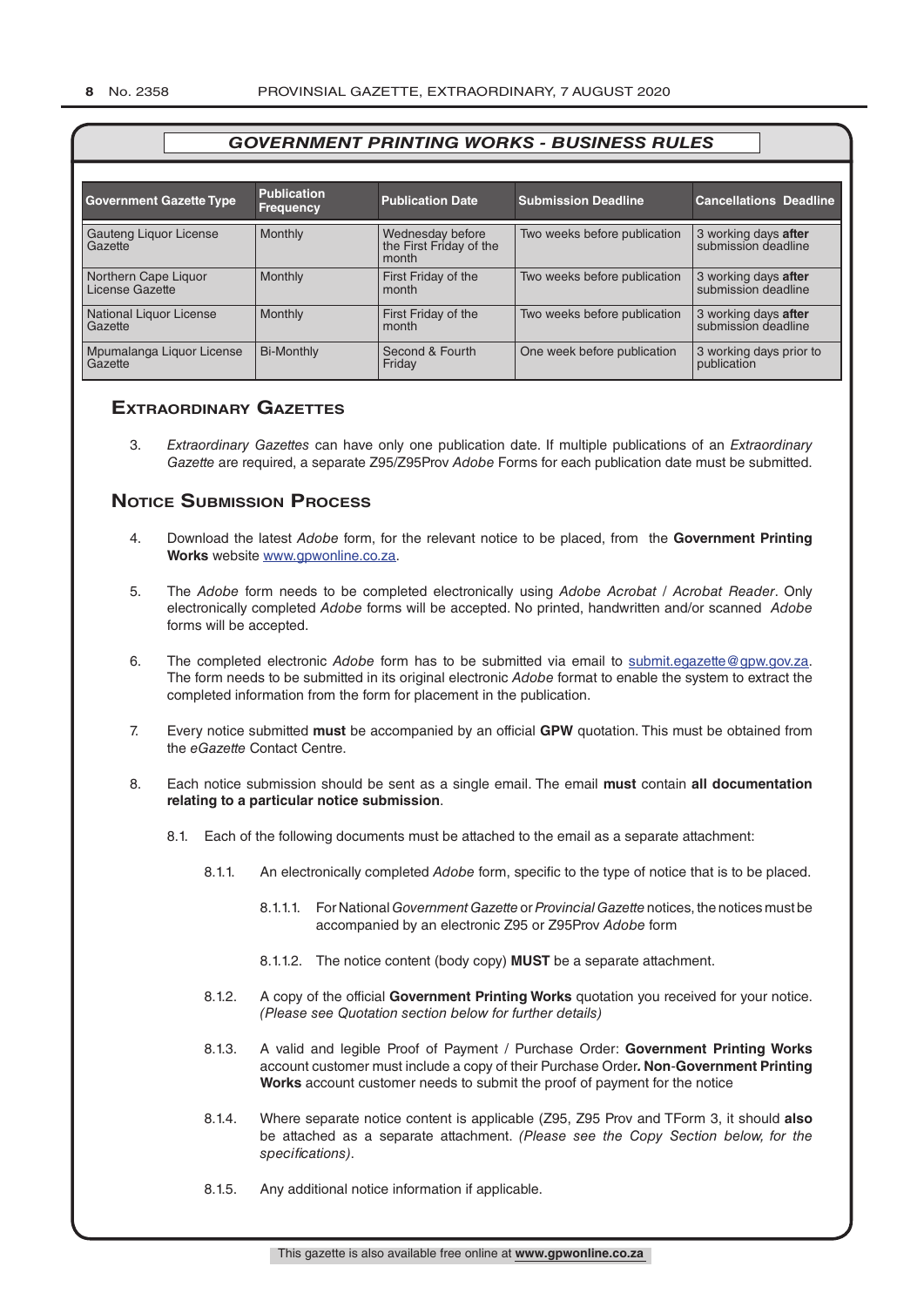- 9. The electronic *Adobe* form will be taken as the primary source for the notice information to be published. Instructions that are on the email body or covering letter that contradicts the notice form content will not be considered. The information submitted on the electronic *Adobe* form will be published as-is.
- 10. To avoid duplicated publication of the same notice and double billing, Please submit your notice **ONLY ONCE.**
- 11. Notices brought to **GPW** by "walk-in" customers on electronic media can only be submitted in *Adobe* electronic form format. All "walk-in" customers with notices that are not on electronic *Adobe* forms will be routed to the Contact Centre where they will be assisted to complete the forms in the required format.
- 12. Should a customer submit a bulk submission of hard copy notices delivered by a messenger on behalf of any organisation e.g. newspaper publisher, the messenger will be referred back to the sender as the submission does not adhere to the submission rules.

#### **QuoTATions**

- 13. Quotations are valid until the next tariff change.
	- 13.1. *Take note:* **GPW**'s annual tariff increase takes place on *1 April* therefore any quotations issued, accepted and submitted for publication up to *31 March* will keep the old tariff. For notices to be published from 1 April, a quotation must be obtained from **GPW** with the new tariffs. Where a tariff increase is implemented during the year, **GPW** endeavours to provide customers with 30 days' notice of such changes.
- 14. Each quotation has a unique number.
- 15. Form Content notices must be emailed to the *eGazette* Contact Centre for a quotation.
	- 15.1. The *Adobe* form supplied is uploaded by the Contact Centre Agent and the system automatically calculates the cost of your notice based on the layout/format of the content supplied.
	- 15.2. It is critical that these *Adobe* Forms are completed correctly and adhere to the guidelines as stipulated by **GPW**.

#### 16. **APPLICABLE ONLY TO GPW ACCOUNT HOLDERS**:

- 16.1. **GPW** Account Customers must provide a valid **GPW** account number to obtain a quotation.
- 16.2. Accounts for **GPW** account customers **must** be active with sufficient credit to transact with **GPW** to submit notices.
	- 16.2.1. If you are unsure about or need to resolve the status of your account, please contact the **GPW** Finance Department prior to submitting your notices. (If the account status is not resolved prior to submission of your notice, the notice will be failed during the process).

#### 17. **APPLICABLE ONLY TO CASH CUSTOMERS:**

- 17.1. Cash customers doing **bulk payments** must use a **single email address** in order to use the **same proof of payment** for submitting multiple notices.
- 18. The responsibility lies with you, the customer, to ensure that the payment made for your notice(s) to be published is sufficient to cover the cost of the notice(s).
- 19. Each quotation will be associated with one proof of payment / purchase order / cash receipt.

#### 19.1. This means that **the quotation number can only be used once to make a payment.**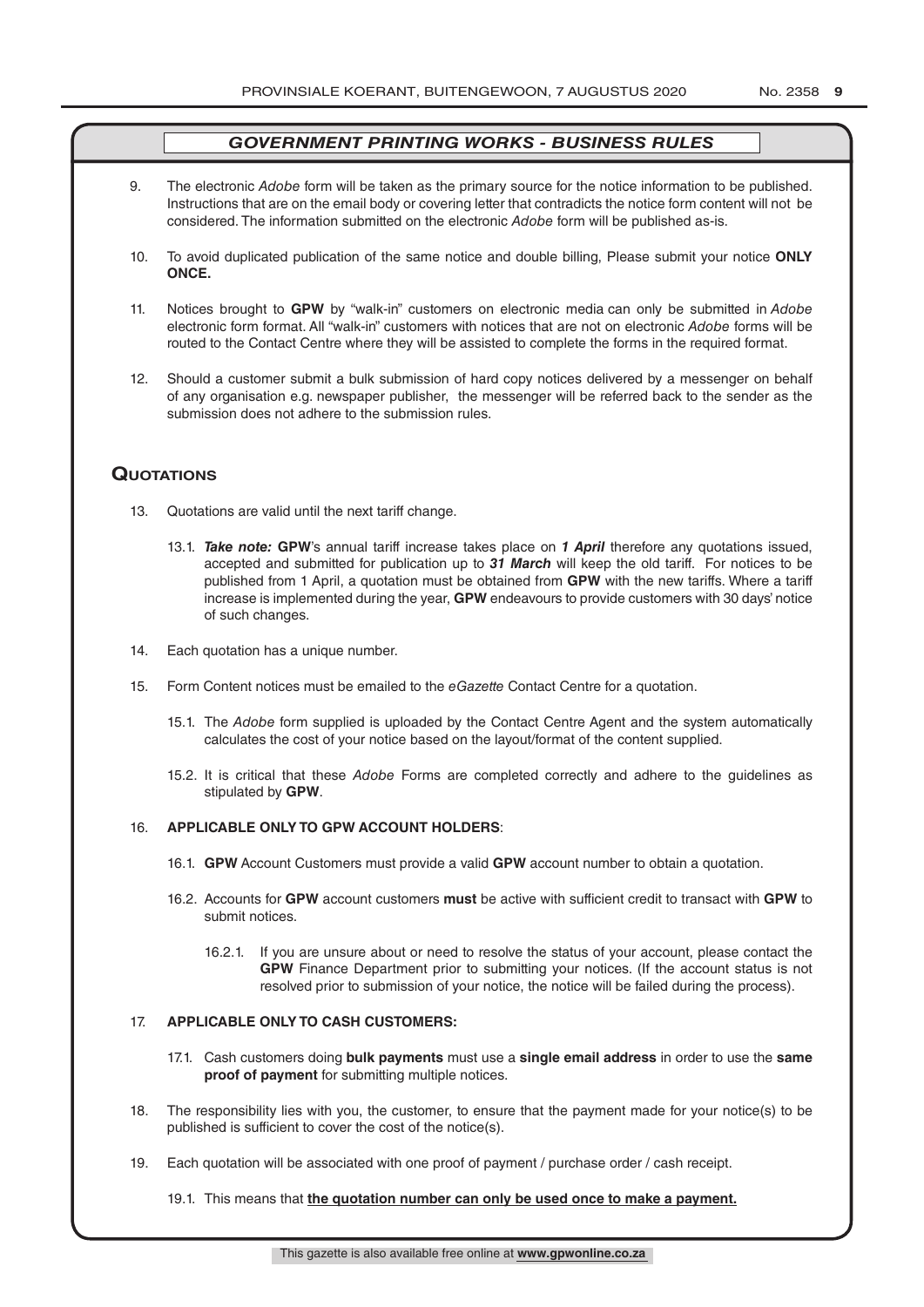#### **COPY (SEPARATE NOTICE CONTENT DOCUMENT)**

- 20. Where the copy is part of a separate attachment document for Z95, Z95Prov and TForm03
	- 20.1. Copy of notices must be supplied in a separate document and may not constitute part of any covering letter, purchase order, proof of payment or other attached documents.

The content document should contain only one notice. (You may include the different translations of the same notice in the same document).

20.2. The notice should be set on an A4 page, with margins and fonts set as follows:

Page size = A4 Portrait with page margins: Top = 40mm, LH/RH = 16mm, Bottom = 40mm; Use font size: Arial or Helvetica 10pt with 11pt line spacing;

Page size = A4 Landscape with page margins:  $Top = 16mm$ , LH/RH = 40mm, Bottom = 16mm; Use font size: Arial or Helvetica 10pt with 11pt line spacing;

#### **CAnCellATions**

- 21. Cancellation of notice submissions are accepted by **GPW** according to the deadlines stated in the table above in point 2. Non-compliance to these deadlines will result in your request being failed. Please pay special attention to the different deadlines for each gazette. Please note that any notices cancelled after the cancellation deadline will be published and charged at full cost.
- 22. Requests for cancellation must be sent by the original sender of the notice and must accompanied by the relevant notice reference number (N-) in the email body.

#### **AmendmenTs To noTiCes**

23. With effect from 01 October 2015, **GPW** will not longer accept amendments to notices. The cancellation process will need to be followed according to the deadline and a new notice submitted thereafter for the next available publication date.

#### **REJECTIONS**

- 24. All notices not meeting the submission rules will be rejected to the customer to be corrected and resubmitted. Assistance will be available through the Contact Centre should help be required when completing the forms. (012-748 6200 or email info.egazette@gpw.gov.za). Reasons for rejections include the following:
	- 24.1. Incorrectly completed forms and notices submitted in the wrong format, will be rejected.
	- 24.2. Any notice submissions not on the correct *Adobe* electronic form, will be rejected.
	- 24.3. Any notice submissions not accompanied by the proof of payment / purchase order will be rejected and the notice will not be processed.
	- 24.4. Any submissions or re-submissions that miss the submission cut-off times will be rejected to the customer. The Notice needs to be re-submitted with a new publication date.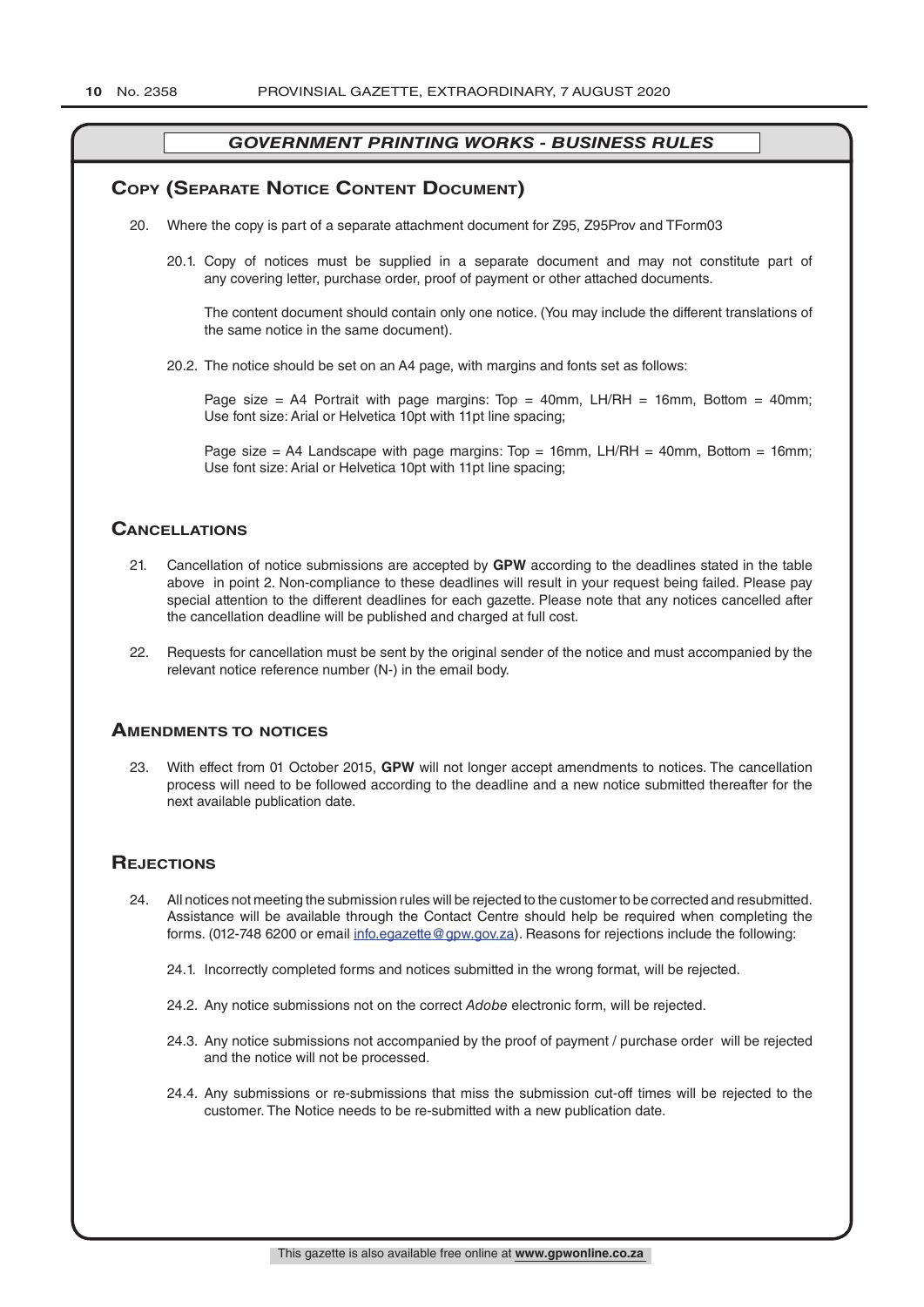#### **ApprovAl of noTiCes**

- 25. Any notices other than legal notices are subject to the approval of the Government Printer, who may refuse acceptance or further publication of any notice.
- 26. No amendments will be accepted in respect to separate notice content that was sent with a Z95 or Z95Prov notice submissions. The copy of notice in layout format (previously known as proof-out) is only provided where requested, for Advertiser to see the notice in final Gazette layout. Should they find that the information submitted was incorrect, they should request for a notice cancellation and resubmit the corrected notice, subject to standard submission deadlines. The cancellation is also subject to the stages in the publishing process, i.e. If cancellation is received when production (printing process) has commenced, then the notice cannot be cancelled.

### **governmenT prinTer indemnified AgAinsT liAbiliTy**

- 27. The Government Printer will assume no liability in respect of—
	- 27.1. any delay in the publication of a notice or publication of such notice on any date other than that stipulated by the advertiser;
	- 27.2. erroneous classification of a notice, or the placement of such notice in any section or under any heading other than the section or heading stipulated by the advertiser;
	- 27.3. any editing, revision, omission, typographical errors or errors resulting from faint or indistinct copy.

#### **liAbiliTy of AdverTiser**

28. Advertisers will be held liable for any compensation and costs arising from any action which may be instituted against the Government Printer in consequence of the publication of any notice.

#### **CusTomer inQuiries**

Many of our customers request immediate feedback/confirmation of notice placement in the gazette from our Contact Centre once they have submitted their notice – While **GPW** deems it one of their highest priorities and responsibilities to provide customers with this requested feedback and the best service at all times, we are only able to do so once we have started processing your notice submission.

**GPW** has a 2-working day turnaround time for processing notices received according to the business rules and deadline submissions.

Please keep this in mind when making inquiries about your notice submission at the Contact Centre.

- 29. Requests for information, quotations and inquiries must be sent to the Contact Centre ONLY.
- 30. Requests for Quotations (RFQs) should be received by the Contact Centre at least **2 working days** before the submission deadline for that specific publication.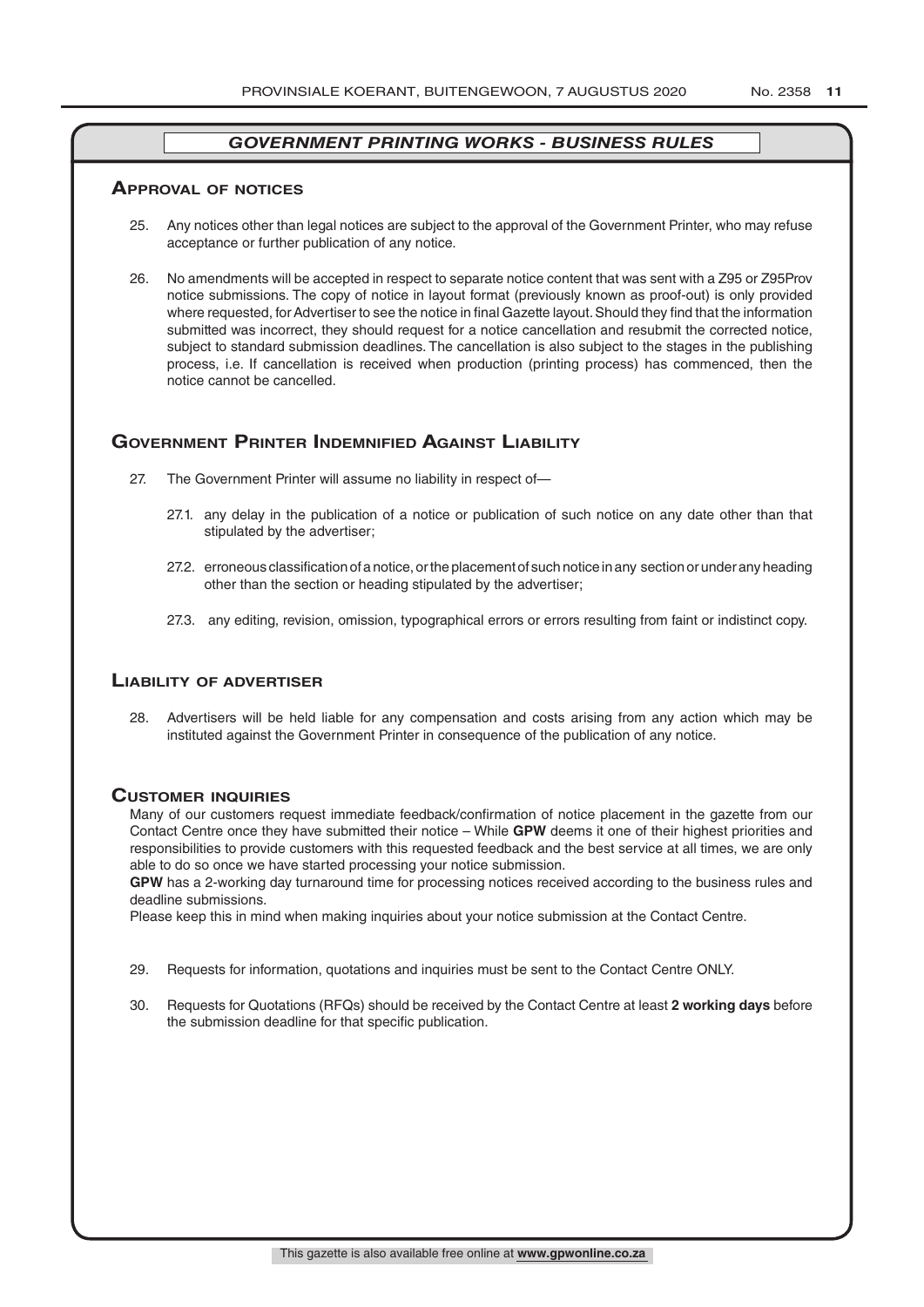#### **pAymenT of CosT**

- 31. The Request for Quotation for placement of the notice should be sent to the Gazette Contact Centre as indicated above, prior to submission of notice for advertising.
- 32. Payment should then be made, or Purchase Order prepared based on the received quotation, prior to the submission of the notice for advertising as these documents i.e. proof of payment or Purchase order will be required as part of the notice submission, as indicated earlier.
- 33. Every proof of payment must have a valid **GPW** quotation number as a reference on the proof of payment document.
- 34. Where there is any doubt about the cost of publication of a notice, and in the case of copy, an enquiry, accompanied by the relevant copy, should be addressed to the Gazette Contact Centre, **Government Printing Works**, Private Bag X85, Pretoria, 0001 email: info.egazette@gpw.gov.za before publication.
- 35. Overpayment resulting from miscalculation on the part of the advertiser of the cost of publication of a notice will not be refunded, unless the advertiser furnishes adequate reasons why such miscalculation occurred. In the event of underpayments, the difference will be recovered from the advertiser, and future notice(s) will not be published until such time as the full cost of such publication has been duly paid in cash or electronic funds transfer into the **Government Printing Works** banking account.
- 36. In the event of a notice being cancelled, a refund will be made only if no cost regarding the placing of the notice has been incurred by the **Government Printing Works**.
- 37. The **Government Printing Works** reserves the right to levy an additional charge in cases where notices, the cost of which has been calculated in accordance with the List of Fixed Tariff Rates, are subsequently found to be excessively lengthy or to contain overmuch or complicated tabulation.

#### **proof of publiCATion**

- 38. Copies of any of the *Government Gazette* or *Provincial Gazette* can be downloaded from the **Government Printing Works** website www.gpwonline.co.za free of charge, should a proof of publication be required.
- 39. Printed copies may be ordered from the Publications department at the ruling price. The **Government Printing Works** will assume no liability for any failure to post or for any delay in despatching of such *Government Gazette*(s)

#### *GOVERNMENT PRINTING WORKS CONTACT INFORMATION*

| <b>PRYSICAL AQUIPSS:</b>         |  |  |
|----------------------------------|--|--|
| <b>Government Printing Works</b> |  |  |
| 149 Bosman Street                |  |  |
| Pretoria                         |  |  |

**Physical Address: Postal Address: GPW Banking Details:**

Private Bag X85 **Bank:** ABSA Bosman Street 149 Bosman Street Pretoria **Account No.:** 405 7114 016 Pretoria 0001 **Branch Code:** 632-005

**For Gazette and Notice submissions:** Gazette Submissions: **E-mail:** submit.egazette@gpw.gov.za **For queries and quotations, contact:** Gazette Contact Centre: **E-mail:** info.egazette@gpw.gov.za

**Tel:** 012-748 6200

**Contact person for subscribers:** Mrs M. Toka: **E-mail:** subscriptions@gpw.gov.za **Tel:** 012-748-6066 / 6060 / 6058 **Fax:** 012-323-9574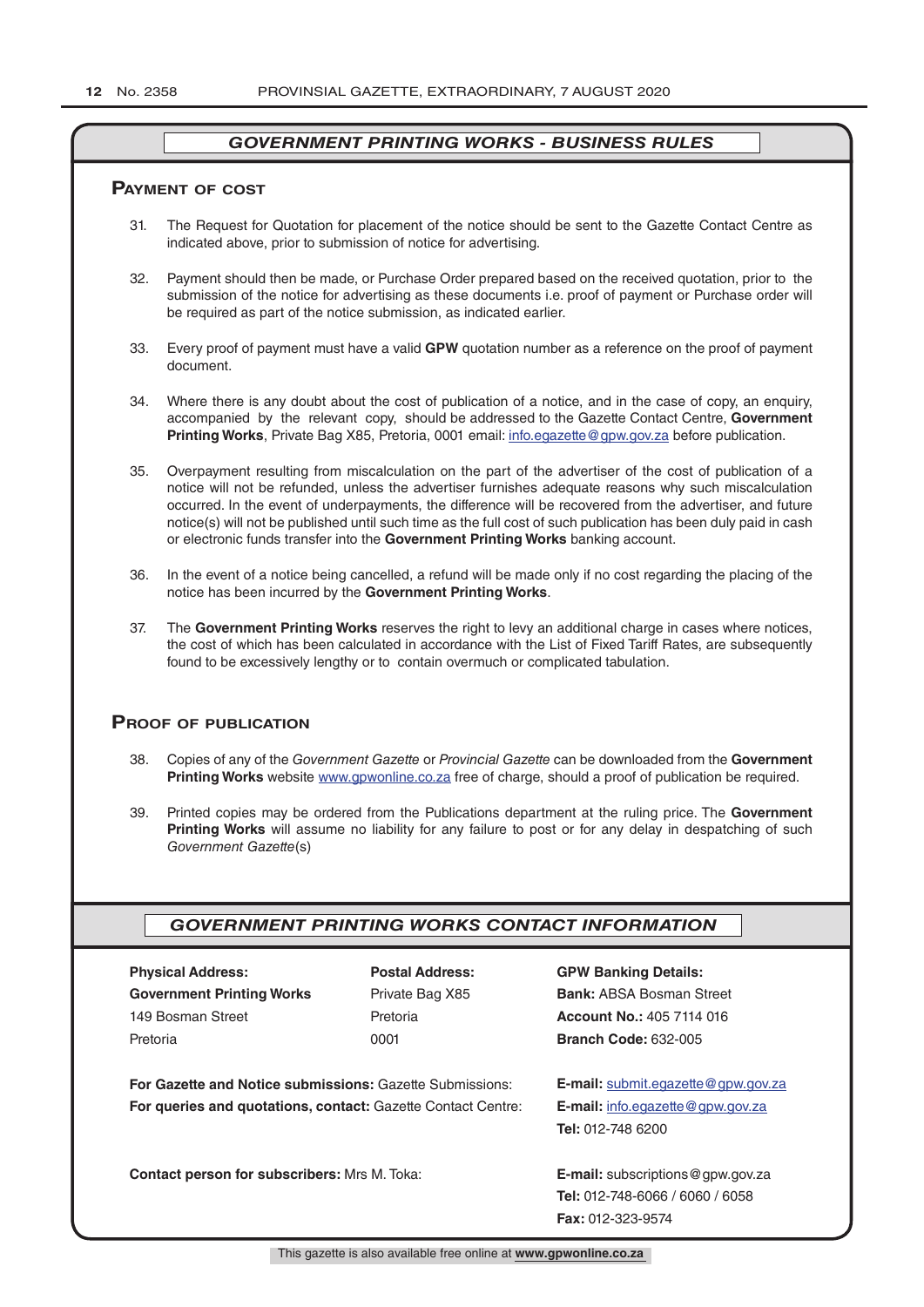# **GENERAL NOTICES**

#### **FORM 2**

#### **NOTICE 74 OF 2020**

NORTHERN CAPE LIQUOR ACT, 2008: NOTICE OF INTENTION TO APPLY IN TERMS OF SECTION 20 OF THE ACT FOR LICENSE [REG. 4 (1)]

Notice is hereby given that it is the intention to lodge the above-mentioned application, particulars of which appear hereunder, with the Northern Cape Liquor Board.

#### **SCHEDULE**

The undermentioned figures used in brackets in the Schedule, have the following meanings:

- $(1)$  = Full name, street and postal address of applicant.
- $(2)$  = Kind of licence applied for.
- $(3)$  = Kind of liquor to be sold.
- $(4)$  = Name under which business is to be conducted and full address of premises.
- $(5)$  = Extra Items to be sold; section 4 (5) (a) and (b).

- **(1) BIG CHILL HOLDINGS (PTY) LTD**, (2016 / 2172969 / 07), KURUMAN TOWN KURUMAN 8460; PRIVATE BAG X1532 POSTNET SUITE 300 KURUMAN 8460.
- 
- 
- (4) VINTAGE LIFESTYLE, STAND NO E79 ROAD D300, PROMISE LAND KURUMAN 8460.
- 

#### **FRANCES BAARD FRANCES BAARD**

- **(1) Meyer Agri Trust**, (IT422/2002), Plot 6B6, House GATC32-30-3-1, Tadcaster, Jan Kempdorp, 8550, Northern Cape Province; 7A, 8th Avenue, Bellville, Western Cape, 6500.
- 
- (3) Wine. (3) Wyn.
- (4) Meyer Agri Trust, Plot 6B6, Vaalharts Settlement B, House GATC32-30-3-1,Tadcaster, Jan Kempdorp, 8550, Northern Cape Province.
- 

#### **GASEGONYANE GASEGONYANE**

- **(1) RUWALDO AUSTIN EILERD**, (000316 5221 080), KANARIE STREET NO 6 WRENCHVILLE 8468; MICHAEL'S ALG HANDELAAR, KANARIE STREET WRENCHVILLE 8468.
- 
- (3) ALL KINDS. (3) ALL KINDS.

## Algemene Kennisgewings

#### **VORM 2**

#### **KENNISGEWING 74 OF 2020**

NOORD-KAAP DRANKWET, 2008: KENNISGEWING VAN VOORNEME OM KRAGTENS ARTIKEL 20 VAN DIE WET VIR N LISENSIE AANSOEK TE DOEN [REG. 4 (1)]

Kennis geskied hiermee dat dit die voorneme is om die bo-genoemde aansoek, waarvan besonderhede hieronder verskyn, by die Noord-Kaap Drankraad in te dien.

#### **BYLAE**

- Onderstaande syfers, wat tussen hakies in die Bylae gebruik word, het die volgende betekenisse:
	- (1) = Volledige naam, straat- en posadres van aansoeker.
	- (2) = Soort lisensie waarvoor aansoek gedoen word.
	- (3) = Soort drank wat verkoop sal word.
	- (4) = Naam waaronder besigheid gedoen sal word en volledige adres van perseel.
	- (5) = Ekstra items wat verkoop kan word; artikel 4 (5)(a) en (b).

#### **GASEGONYANE GASEGONYANE**

- **(1) BIG CHILL HOLDINGS (PTY) LTD**, (2016 / 2172969 / 07), KURUMAN TOWN KURUMAN 8460; PRIVATE BAG X1532 POSTNET SUITE 300 KURUMAN 8460.
- (2) RESTAURANT. (2) RESTAURANT.
- (3) ALL KINDS. (3) ALL KINDS.
	- (4) VINTAGE LIFESTYLE, STAND NO E79 ROAD D300, PROMISE LAND KURUMAN 8460.
- (5) SECTION  $4(5)(a)$  and (b). (5) SECTION  $4(5)(a)$  and (b).

- **(1) Meyer Agri Trust**, (IT422/2002), Plot 6B6, Tadcaster, Jan Kempdorp, 8550, Noord - Kaap Provinsie; 7A, 8ste Laan, Bellville, Western Cape, 6500.
- (2) Micro Manufacturing. (2) Mikrovervaardiging.
	-
	- (4) Meyer Agri Trust, Plot 6B6, Vaalhartsnedersetting B, House GATC32-30-3-1, Tadcaster, Jan Kempdorp, 8550, Noord - Kaap Provinsie.
- (5) N/A. (5) N/A.

- **(1) RUWALDO AUSTIN EILERD**, (000316 5221 080), KANARIE STREET NO 6 WRENCHVILLE 8468: MICHAEL'S ALG HANDELAAR, KANARIE STREET WRENCHVILLE 8468.
- (2) LIQUOR STORE. (2) LIQUOR STORE.
	-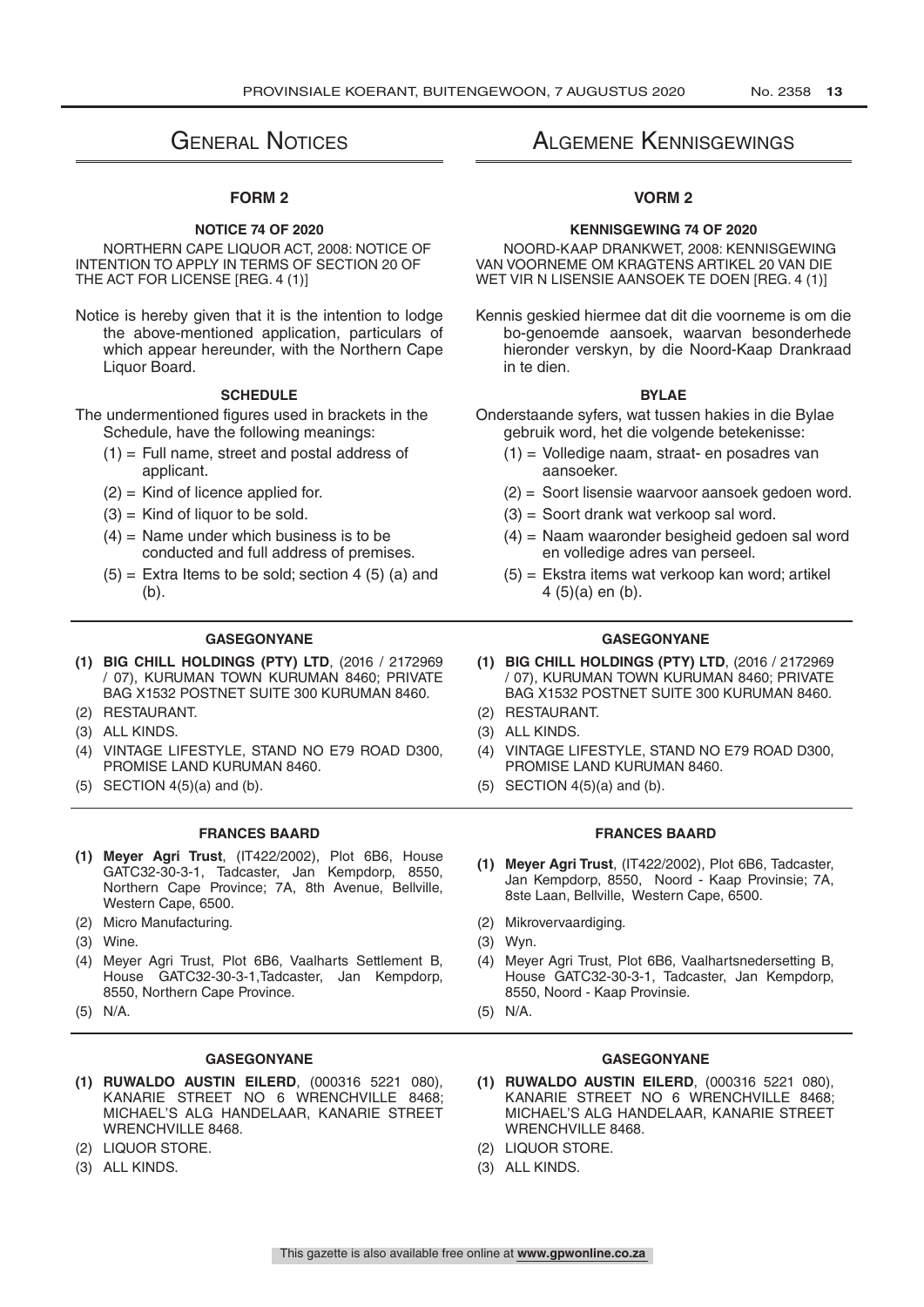- (4) WALLY'S LIQUOR STORE, MICHAEL'S ALG HANDE-LAAR, KANARIE STREET WRENCHVILLE 8468. (4) WALLY'S LIQUOR STORE, MICHAEL'S ALG HAN-DELAAR, KANARIE STREET WRENCHVILLE 8468. (5) SECTION  $4(5)(a)$  and (b). (5) SECTION  $4(5)(a)$  and (b). **GASEGONYANE GASEGONYANE (1) BIG CHILL HOLDINGS (PTY) LTD**, (2016 / 2172969 / 07), KURUMAN TOWN KURUMAN 8460; PRIVATE BAG X1532 POSTNET SUITE 300 KURUMAN 8460. **(1) BIG CHILL HOLDINGS (PTY) LTD**, (2016 / 2172969 / 07), KURUMAN TOWN KURUMAN 8460; PRIVATE BAG X1532 POSTNET SUITE 300 KURUMAN 8460. (2) RESTAURANT. (2) RESTAURANT. (3) ALL KINDS. (3) ALL KINDS. (4) VINTAGE LIFESTYLE, STAND NO E79 ROAD D300, PROMISE LAND KURUMAN 8460. (4) VINTAGE LIFESTYLE, STAND NO E79 ROAD D300, PROMISE LAND KURUMAN 8460. (5) SECTION  $4(5)(a)$  and  $(b)$ . (5) SECTION  $4(5)(a)$  and  $(b)$ . **JOE MOROLONG JOE MOROLONG (1) seabelo mariam MOSANG**, (6511020955084), A 24 SITE TZANEEN VILLAGE, KURUMAN 8460; A 24 SITE TZANEEN VILLAGE, KURUMAN 8460. **(1) seabelo mariam MOSANG**, (6511020955084), A 24 SITE TZANEEN VILLAGE, KURUMAN 8460; A 24 SITE TZANEEN VILLAGE, KURUMAN 8460. (2) RESTAURANT. (2) RESTAURANT. (3) ALL KINDS. (3) ALL KINDS. (4) IPELENG RESTAURANT, A 24 SITE TZANEEN VIL-LAGE, KURUMAN, 8460. (4) IPELENG RESTAURANT, A 24 SITE TZANEEN VIL-LAGE, KURUMAN, 8460. (5) SECTION  $4(5)(a)$  and  $(b)$ . (5) SECTION  $4(5)(a)$  and  $(b)$ . **KAI! GARIB MUNIIPALITY KAI! GARIB MUNIIPALITY (1) ANNELINE SCHEEPERS**, (7510031064083), ERF 212, LANGVERWACHT, KAKAMAS, 8870; ERF 212, LANGVERWACHT, KAKAMAS, 8870. **(1) ANNELINE SCHEEPERS**, (7510031064083), ERF 212, LANGVERWACHT, KAKAMAS, 8870; ERF 212, LANGVERWACHT, KAKAMAS, 8870. (2) LIQUOR STORE. (2) DRANKWINKEL. (3) ALL KINDS. (3) ALLE SOORTE. (4) JAVA'S LIQUOR STORE, ERF 212, LANGVERWACHT, KAKAMAS, 8870. (4) JAVA'S DRANKWINKEL, ERF 212, LANG-VERWACHT, KAKAMAS, 8870. (5) EXTRA ITEMS ONDER ARTIKEL 4(5)(a) EN (b). (5) EXTRA ITEMS ONDER ARTIKEL 4(5)(a) EN (b). **KAROO HOOGLAND KAROO HOOGLAND (1) BLUE YONDER CC**, (1994/11875/23), 103 DONKIN STREET, BEAUFORT WEST, 6970; PO BOX 15, SEDGEFIELD, 6573. **(1) BLUE YONDER CC**, (1994/11875/23), 103 DONKIN STREET, BEAUFORT WEST, 6970; PO BOX 15, SEDGEFIELD, 6573. (2) OFF CONSUMPTION LIQUOR STORE LICENCE. (2) OFF CONSUMPTION LIQUOR STORE LICENCE. (3) ALL TYPES OF LIQUOR. (3) ALL TYPES OF LIQUOR. (4) SPRINGBOK LIQUORS, ERF 336 SITUATED AT 23 VOORTREKKER STREET, FRASERBURG, 6960. (4) SPRINGBOK LIQUORS, ERF 336 SITUATED AT 23 VOORTREKKER STREET, FRASERBURG, 6960. (5) PERMISSION TO SELL IN TERMS OF SECTION 4(5)  $(a)$ & $(b)$ . (5) PERMISSION TO SELL IN TERMS OF SECTION  $4(5)(a)$ &(b). **PHOKWANE PHOKWANE (1) ADM JOHANNES VAN DER WALT**, (840828 5075 088), 8 THOMPSON STREET HARTSWATER 8570; PO BOX 649 HARTSWATER 8570. **(1) ADM JOHANNES VAN DER WALT**, (840828 5075 088), 8 THOMPSON STREET HARTSWATER 8570; PO BOX 649 HARTSWATER 8570. (2) Micro Manufacturing. (2) Micro Manufacturing. (3) ALL KINDS. (3) ALL KINDS. (4) MZANZI BREWING COMPANY, PERSEEL 1F5 HART-SWATER 8570. (4) MZANZI BREWING COMPANY, PERSEEL 1F5
- (5) NONE. (5) NONE.
- HARTSWATER 8570.
	-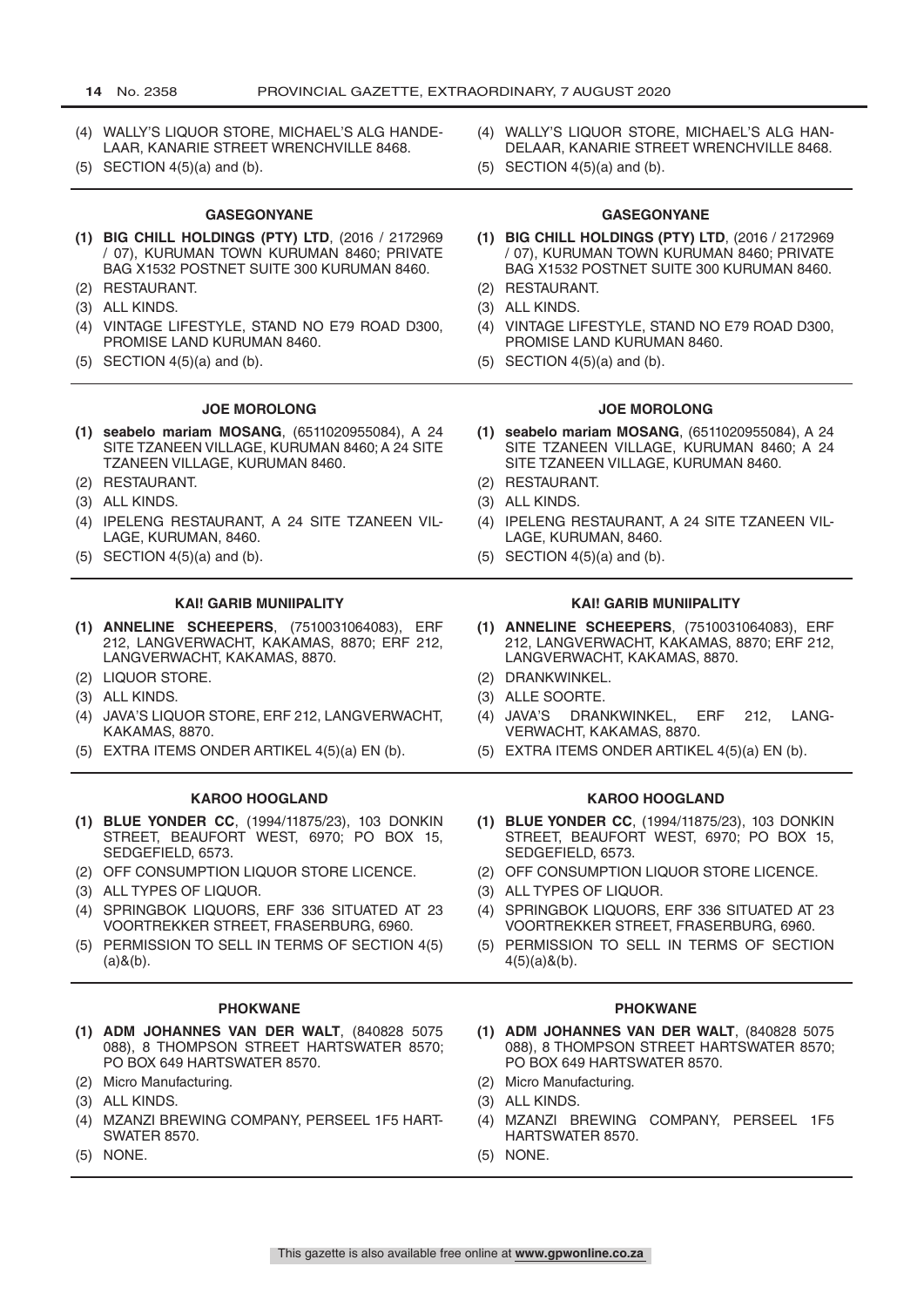- **(1) ADM JOHANNES VAN DER WALT**, (840828 5075 088), 8 THOMPSON STREET HARTSWATER 8570; PO BOX 649 HARTSWATER 8570.
- (2) Micro Manufacturing. (2) Micro Manufacturing.
- (3) ALL KINDS. (3) ALL KINDS.
- (4) MZANZI BREWING COMPANY, PERSEEL 1F5 HART-SWATER 8570.
- 

#### **SOL PLAATJE SOL PLAATJE**

- **(1) Adriaan Jacobus Steenkamp**, (7906065101082), 46B Carrington Road Memorial road area Kimberley 8301; Po box 224 Kimberley 8300.
- 
- (3) All kind of liquor. (3) Alle soort drank.
- (4) Nightshift, Erf 8994 no 89 Forrestdale Kimberley 8300. (4) Nightshift, Erf 8994 Forrestdale 89 Kimberley 8300.
- 

#### **PHOKWANE PHOKWANE**

- **(1) ADM JOHANNES VAN DER WALT**, (840828 5075 088), 8 THOMPSON STREET HARTSWATER 8570; PO BOX 649 HARTSWATER 8570.
- 
- 
- (4) MZANZI BREWING COMPANY, PERSEEL 1F5 HARTSWATER 8570.
- (5) NONE. (5) NONE.

- **(1) Adriaan Jacobus Steenkamp**, (7906065101082), 46 B Carrington street Memorial weg area Kimberley; Posbus 224 Kimberley 8300.
- (2) Tavern. (2) Tavern.
	-
	-
- (5) N/a. (5) N.V.T.